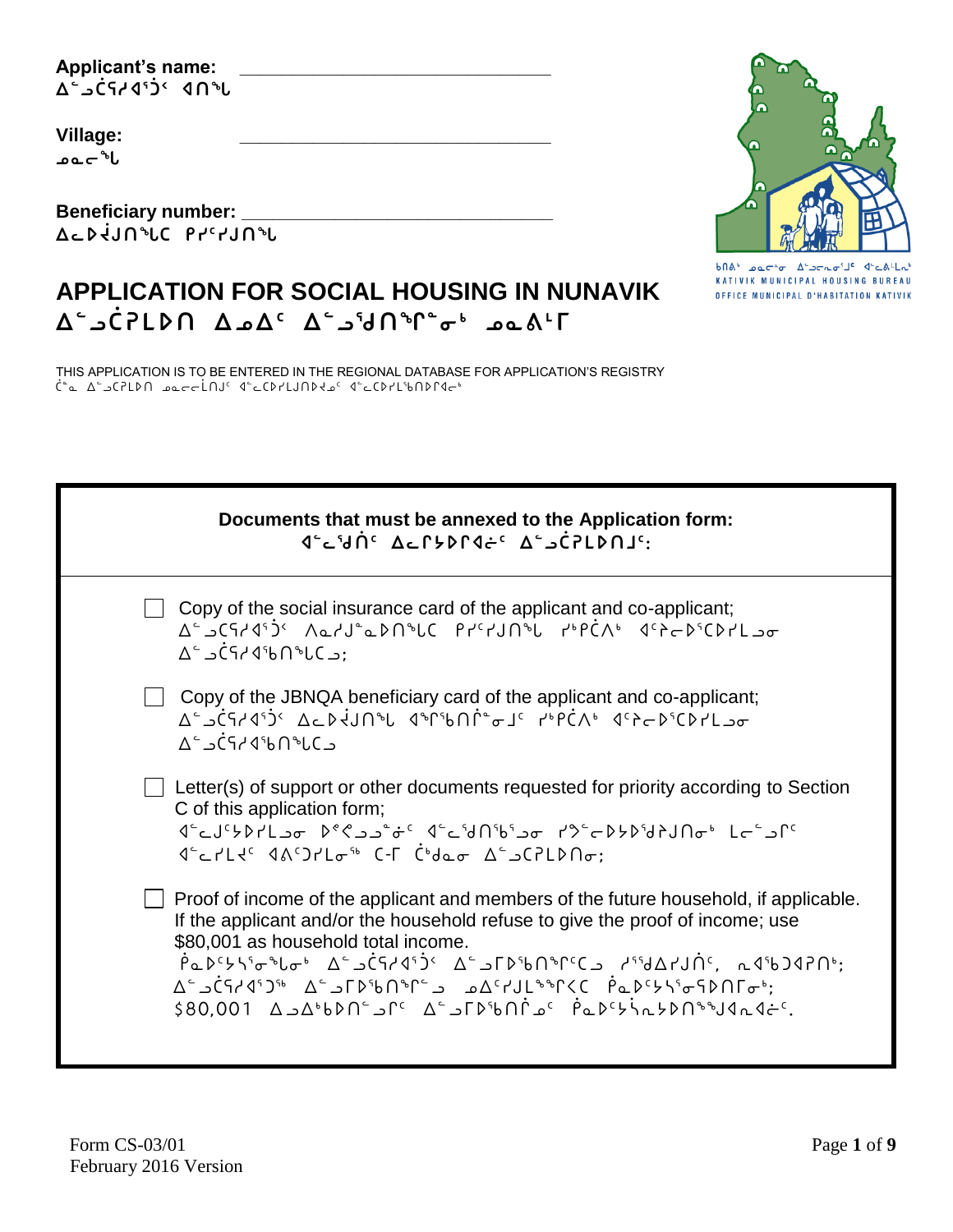|                                                                                                                                                                        | House number, P.O. Box / A - 2 PLC Prerun & Lister Oule Prerun &                                                                                                                                                                                                                                                                                            |                                                                                                     |
|------------------------------------------------------------------------------------------------------------------------------------------------------------------------|-------------------------------------------------------------------------------------------------------------------------------------------------------------------------------------------------------------------------------------------------------------------------------------------------------------------------------------------------------------|-----------------------------------------------------------------------------------------------------|
| ا * عمد                                                                                                                                                                |                                                                                                                                                                                                                                                                                                                                                             | Province: Postal Code: Province:<br>ـهمـُّلا Aد C الحَّل التحرُّمُ Aد مـع الله عنها من الله عنها ال |
| <sup>5</sup> b <sup>s</sup> lo <sup>c</sup> C <sup>u</sup> lo Δ - 25b5c55PC ? (C55PSL/d55JSL)                                                                          | Since when do you live in that house? (month/year): January ____________________                                                                                                                                                                                                                                                                            |                                                                                                     |
|                                                                                                                                                                        |                                                                                                                                                                                                                                                                                                                                                             |                                                                                                     |
|                                                                                                                                                                        |                                                                                                                                                                                                                                                                                                                                                             |                                                                                                     |
|                                                                                                                                                                        |                                                                                                                                                                                                                                                                                                                                                             |                                                                                                     |
|                                                                                                                                                                        | $\text{Social Insurance Number: } \underline{\hspace{2.5cm}} \text{Home tel.: } \underline{\hspace{2.5cm}} \text{None: } \underline{\hspace{2.5cm}} \text{Work tel.: } \underline{\hspace{2.5cm}} \text{Work tell: } \underline{\hspace{2.5cm}}$                                                                                                            |                                                                                                     |
|                                                                                                                                                                        | CO- APPLICANT'S INFORMATIONS / Δ"ه C٢٠٩١٥٥ مع ٢٠٠٠ ٩٠٠ ٢٠٠                                                                                                                                                                                                                                                                                                  |                                                                                                     |
|                                                                                                                                                                        | Address / วร์คิกฺ ��<br>House number, P.O. Box / ∆ ้ل ٱلاحد ٱلا المحمد العامل المحمد المحمد المحمد المحمد المحمد المحمد المحمد المحمد                                                                                                                                                                                                                       |                                                                                                     |
|                                                                                                                                                                        |                                                                                                                                                                                                                                                                                                                                                             | Province: Postal Code: Province:<br>ـەمـُەل( ۱۳۶۵-۲۵۴)د (۱۳۵۰-۲۵۴)دهـ                               |
| با∿ْ ءم<br><sup>Sb</sup> <sup>®</sup> Lo <sup>c</sup> C'Lo A <sup>c</sup> Sbs Csspc ? (Cssp®L/dssqJ®L)                                                                 | Since when do you live in that house? (month/year): $\underline{\text{January}}$ /                                                                                                                                                                                                                                                                          |                                                                                                     |
|                                                                                                                                                                        |                                                                                                                                                                                                                                                                                                                                                             |                                                                                                     |
|                                                                                                                                                                        | ึง <sup>จ</sup> ึกใปเำ <sup>ง</sup> าง วป <sup>ู</sup> กใปฝั่ว∆ วั∟จ <sup>ะ</sup> า๎าไก <sup>ง</sup> ใ                                                                                                                                                                                                                                                      |                                                                                                     |
| م'−ة م'−£                                                                                                                                                              |                                                                                                                                                                                                                                                                                                                                                             |                                                                                                     |
|                                                                                                                                                                        | $\begin{picture}(150,10) \put(0,0){\vector(1,0){100}} \put(150,0){\vector(1,0){100}} \put(150,0){\vector(1,0){100}} \put(150,0){\vector(1,0){100}} \put(150,0){\vector(1,0){100}} \put(150,0){\vector(1,0){100}} \put(150,0){\vector(1,0){100}} \put(150,0){\vector(1,0){100}} \put(150,0){\vector(1,0){100}} \put(150,0){\vector(1,0){100}} \put(150,0){\$ |                                                                                                     |
| <b>CONTACT PERSON (in case of absence):</b><br>νή Σουθαιωνικού τη Σερδιανική της Σερδιασματικής.<br>Σερδιασματική στη Σερδιανική της Σερδιασματικής της Σερδιασματικής |                                                                                                                                                                                                                                                                                                                                                             |                                                                                                     |
|                                                                                                                                                                        |                                                                                                                                                                                                                                                                                                                                                             |                                                                                                     |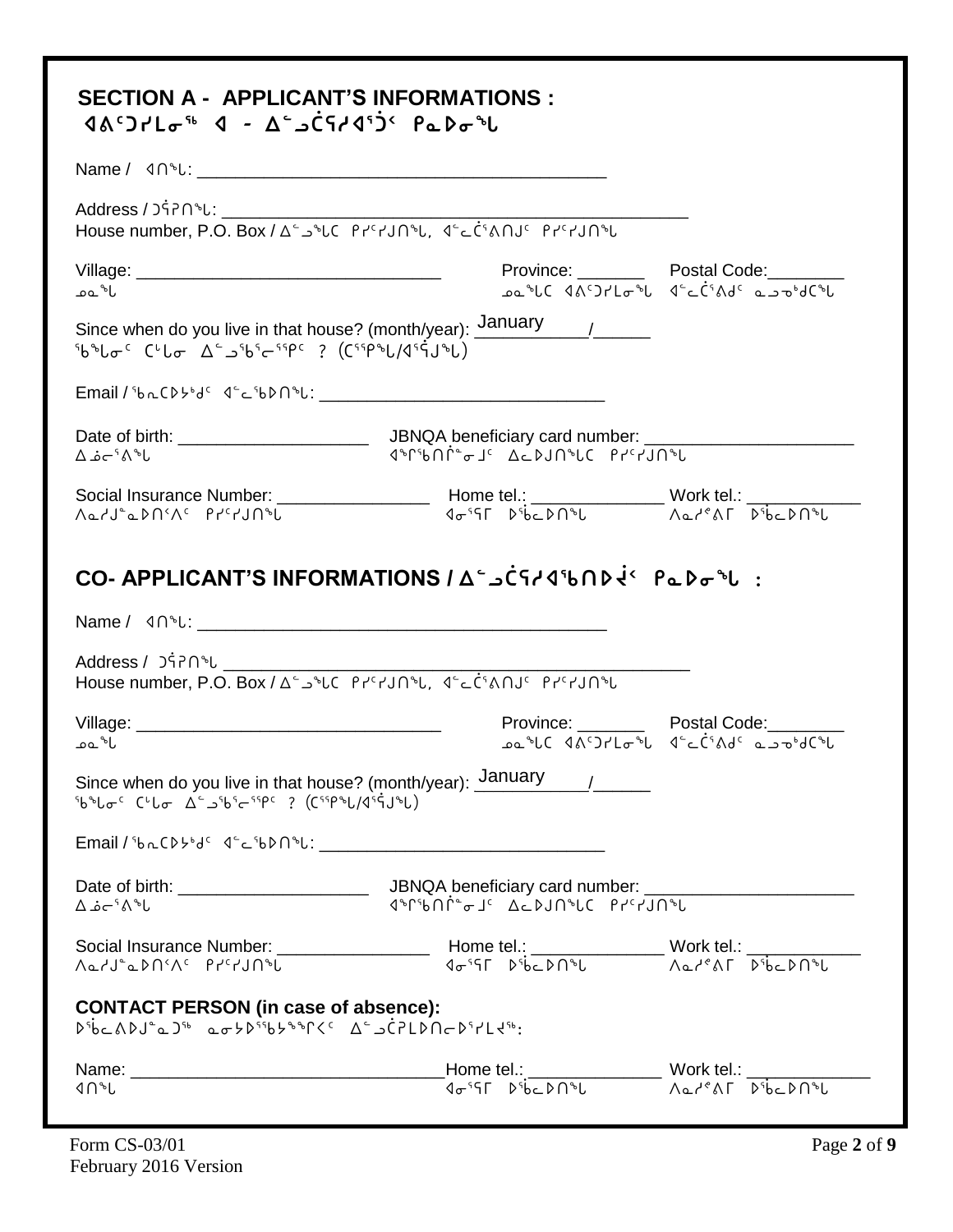|                                                                                                                                                                           | <b>SECTION B – TYPE OF APPLICATION:</b><br>$\Delta \Lambda^c$ )۲ $L_{\sigma}$ <sup>5</sup> < - $\Delta^c$ ےC7LDN <sup>\$</sup> LC $L$ ه د $\Delta^c$                                          |  |  |  |  |
|---------------------------------------------------------------------------------------------------------------------------------------------------------------------------|-----------------------------------------------------------------------------------------------------------------------------------------------------------------------------------------------|--|--|--|--|
| ARE YOU CURRENTLY A TENANT OF THE KMHB?<br>Yes I I<br>$No$    <br>$b\cap A^b$ paccic $\Delta^c$ and $b^b$ d <sup>o</sup> f $\sigma^c$ decompt ?<br>$\triangleleft$<br>4Db |                                                                                                                                                                                               |  |  |  |  |
|                                                                                                                                                                           | <b>TYPE OF APPLICATION:</b><br>:^CPLDND د ۵ <sup>۰</sup> ه ل <sup>ه</sup> ⊽Ć۵۵ مر<br>(You can select only one type of application)<br>$(100)$ $(100)$ $(100)$ $(100)$ $(100)$ $(100)$ $(100)$ |  |  |  |  |
| $\rightarrow$ New application:                                                                                                                                            | → أَ"כ d´{{ c J crLD n D r q a^{                                                                                                                                                              |  |  |  |  |
| $\rightarrow$ Relocation request:<br>→ GNOPLDN <sup>®</sup> ء →                                                                                                           |                                                                                                                                                                                               |  |  |  |  |
| $\rightarrow$ Application renewal:                                                                                                                                        | → ∆°¬CPCDNT © ∩CD۲~N~JN.                                                                                                                                                                      |  |  |  |  |

| <b>SECTION C - PRIORITY:</b><br>$4A^c$ ) $7L\sigma$ <sup>56</sup> C - $73^c$ < $8^c$ > $642R$ + $96^c$ + $94R$<br>1. Has the KMHB decided to relocate the household because it occupies a<br>dwelling other than that to which it is entitled in a dwelling of the appropriate<br>category or subcategory (Section 1990 of the Civil Code of Quebec)?<br>°اد ∩`غ۱۵۲۵°ه ک'د'ه'د که ۲۴٬۶۲۷° کام'۲۵۰م متر که کام معمد از ۱۵۰<br>د־CICd <sup>6</sup> °+0 14C) ۵۰ - د ماهی می د د کاهههاوا کاه است کاه اور کاه د کاه کاه کاه ک<br>Lactle (1862 AVLE Authories AirContinuc) | $Yes \Box$   | No L<br>4Db            |
|-----------------------------------------------------------------------------------------------------------------------------------------------------------------------------------------------------------------------------------------------------------------------------------------------------------------------------------------------------------------------------------------------------------------------------------------------------------------------------------------------------------------------------------------------------------------------|--------------|------------------------|
| 2. Is it a case of health or safety hazard for the applicants?                                                                                                                                                                                                                                                                                                                                                                                                                                                                                                        | $Yes$ $[$    | No <sub>l</sub><br>4Db |
| 3. Is the applicant or co-applicant victim of domestic violence?<br>? € 60×30× 17°50 <sup>ء</sup> خى 10%40°51غر ^∆ %91°41ع′ر                                                                                                                                                                                                                                                                                                                                                                                                                                          | $Yes$ $\Box$ | No<br>4Db              |
| 4. Was the dwelling destroyed by a disaster?<br>$\Delta^{\sim}$ $\Delta^{\circ}$ $\Delta^{\circ}$ $\Delta^{\circ}$ $\Delta^{\circ}$ $\Delta^{\circ}$ $\Delta^{\circ}$ $\Delta^{\circ}$ $\Delta^{\circ}$ $\Delta^{\circ}$ $\Delta^{\circ}$ $\Delta^{\circ}$ $\Delta^{\circ}$ $\Delta^{\circ}$ $\Delta^{\circ}$ $\Delta^{\circ}$ $\Delta^{\circ}$ $\Delta^{\circ}$ $\Delta^{\circ}$ $\Delta^{\circ}$ $\Delta^{\circ}$ $\Delta^{\circ}$ $\Delta^{\circ}$ $\Delta^{\circ}$ $\Delta^{\$                                                                                    | YesL         | No<br>4Db              |
| When / ՟b <sup>s</sup> b? ___________________________                                                                                                                                                                                                                                                                                                                                                                                                                                                                                                                 |              |                        |
| 5. Have you had an application for a KMHB dwelling for each of the last<br>ten (10) consecutive years or more?<br><b>۵٬۲۴٬۱۰٬۴٬۴٬۴٬۴٬۴٬۴٬۴٬۴٬۴٬۴٬۴٬۴٬۶٬۴٬۶٬۴٬۶٬</b>                                                                                                                                                                                                                                                                                                                                                                                                   | Yes [        | No I<br>くりし            |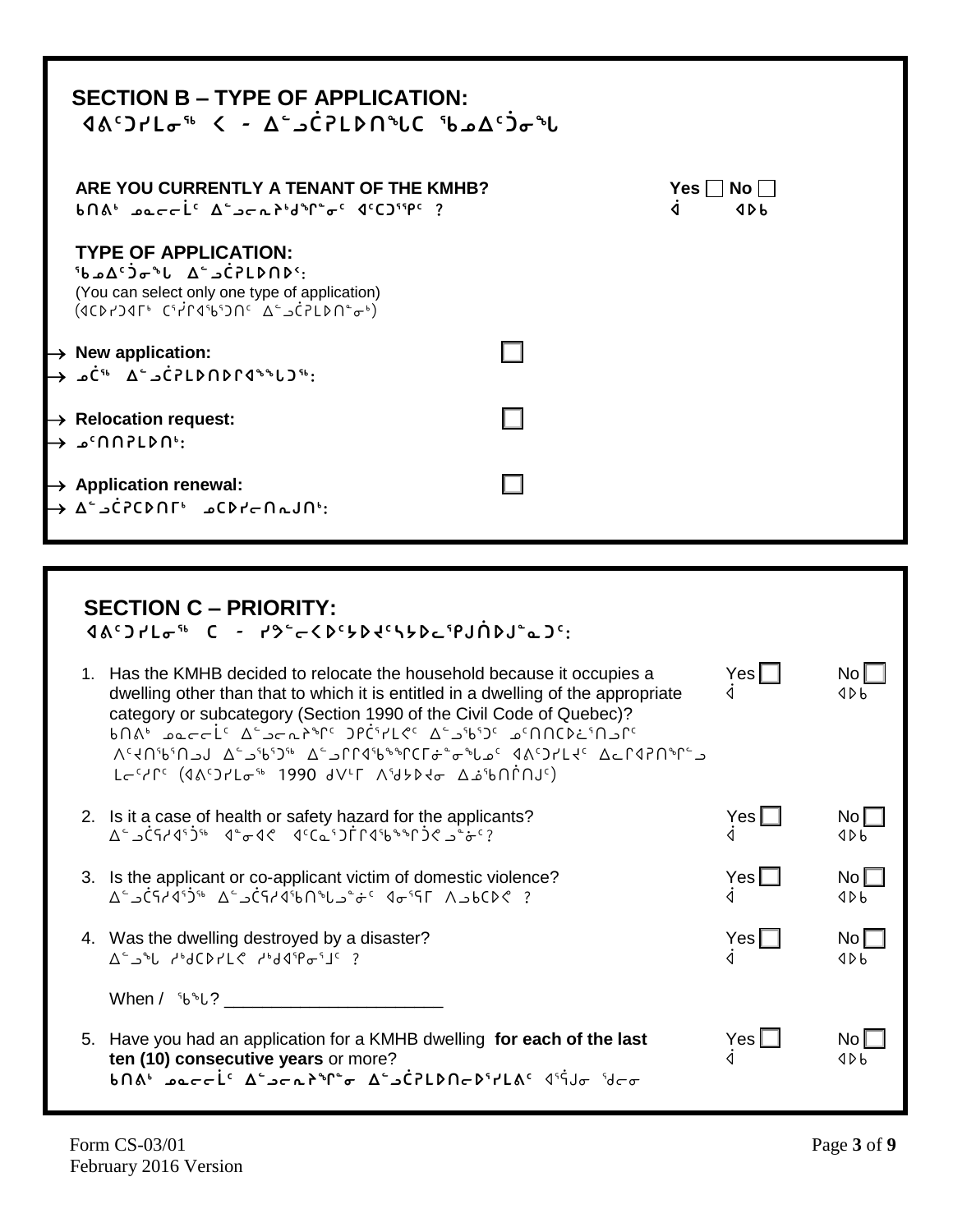#### **SECTION D - SENIORITY:**  $900000$   $1900000$   $1900000$   $190000$   $190000$   $190000$

Number of years you have applied : \_ 

### **SECTION E - HOUSEHOLD COMPOSITION:**

 $90<sup>4</sup> - 90<sup>3</sup> - 60<sup>4</sup>$ 

(People you are currently living with at house indicated above, or who live with you in the future household.)  $(\Delta^2 - \text{F1}^2 - \text{F1}^2 - \text{F1}^2 - \text{F1}^2 - \text{F1}^2 - \text{F1}^2 - \text{F1}^2 - \text{F1}^2 - \text{F1}^2 - \text{F1}^2 - \text{F1}^2 - \text{F1}^2 - \text{F1}^2 - \text{F1}^2 - \text{F1}^2 - \text{F1}^2 - \text{F1}^2 - \text{F1}^2 - \text{F1}^2 - \text{F1}^2 - \text{F1}^2 - \text{F1}^2 - \text{F1}^2 - \text{F1}^2$ 

| Surname<br>$4\Omega\epsilon$ 99%L | Given<br>Name<br>$4n^{\circ}L$ | Date of Birth<br>$\Delta$ هٔ $\sim$ ۱ $\sim$<br>DAY/MONTH/YEAR | Sex<br>45a<br>$4^{\circ}$ J $\bigcap$ | Relationship<br>$P \rightarrow C$ ? | SIN<br>$\bigcap_{\alpha\in\Lambda}\bigcup_{\alpha\in\Lambda}\bigcap_{\alpha\in\Lambda}$<br>$\sqrt[6]{C}$<br>$P \sim L$ לי ג $\mathcal{L}$ | Beneficiary<br>Number<br>$\Delta$ c $\triangleright$ iJn <sup>s</sup> l<br>$P \uparrow^c \uparrow$ לי $\uparrow^c \uparrow$ | Move,<br>Stay,<br>Join<br>ے دگا کا ج<br>$C^{\delta}U^{\delta\delta}U^{\delta}$<br>خ خ $\mathring{\sigma}^{\mathfrak{c}}$ |
|-----------------------------------|--------------------------------|----------------------------------------------------------------|---------------------------------------|-------------------------------------|-------------------------------------------------------------------------------------------------------------------------------------------|-----------------------------------------------------------------------------------------------------------------------------|--------------------------------------------------------------------------------------------------------------------------|
|                                   |                                |                                                                |                                       |                                     |                                                                                                                                           |                                                                                                                             |                                                                                                                          |
|                                   |                                |                                                                |                                       |                                     |                                                                                                                                           |                                                                                                                             |                                                                                                                          |
|                                   |                                |                                                                |                                       |                                     |                                                                                                                                           |                                                                                                                             |                                                                                                                          |
|                                   |                                |                                                                |                                       |                                     |                                                                                                                                           |                                                                                                                             |                                                                                                                          |
|                                   |                                |                                                                |                                       |                                     |                                                                                                                                           |                                                                                                                             |                                                                                                                          |
|                                   |                                |                                                                |                                       |                                     |                                                                                                                                           |                                                                                                                             |                                                                                                                          |
|                                   |                                |                                                                |                                       |                                     |                                                                                                                                           |                                                                                                                             |                                                                                                                          |
|                                   |                                |                                                                |                                       |                                     |                                                                                                                                           |                                                                                                                             |                                                                                                                          |
|                                   |                                |                                                                |                                       |                                     |                                                                                                                                           |                                                                                                                             |                                                                                                                          |
|                                   |                                |                                                                |                                       |                                     |                                                                                                                                           |                                                                                                                             |                                                                                                                          |
|                                   |                                |                                                                |                                       |                                     |                                                                                                                                           |                                                                                                                             |                                                                                                                          |
|                                   |                                |                                                                |                                       |                                     |                                                                                                                                           |                                                                                                                             |                                                                                                                          |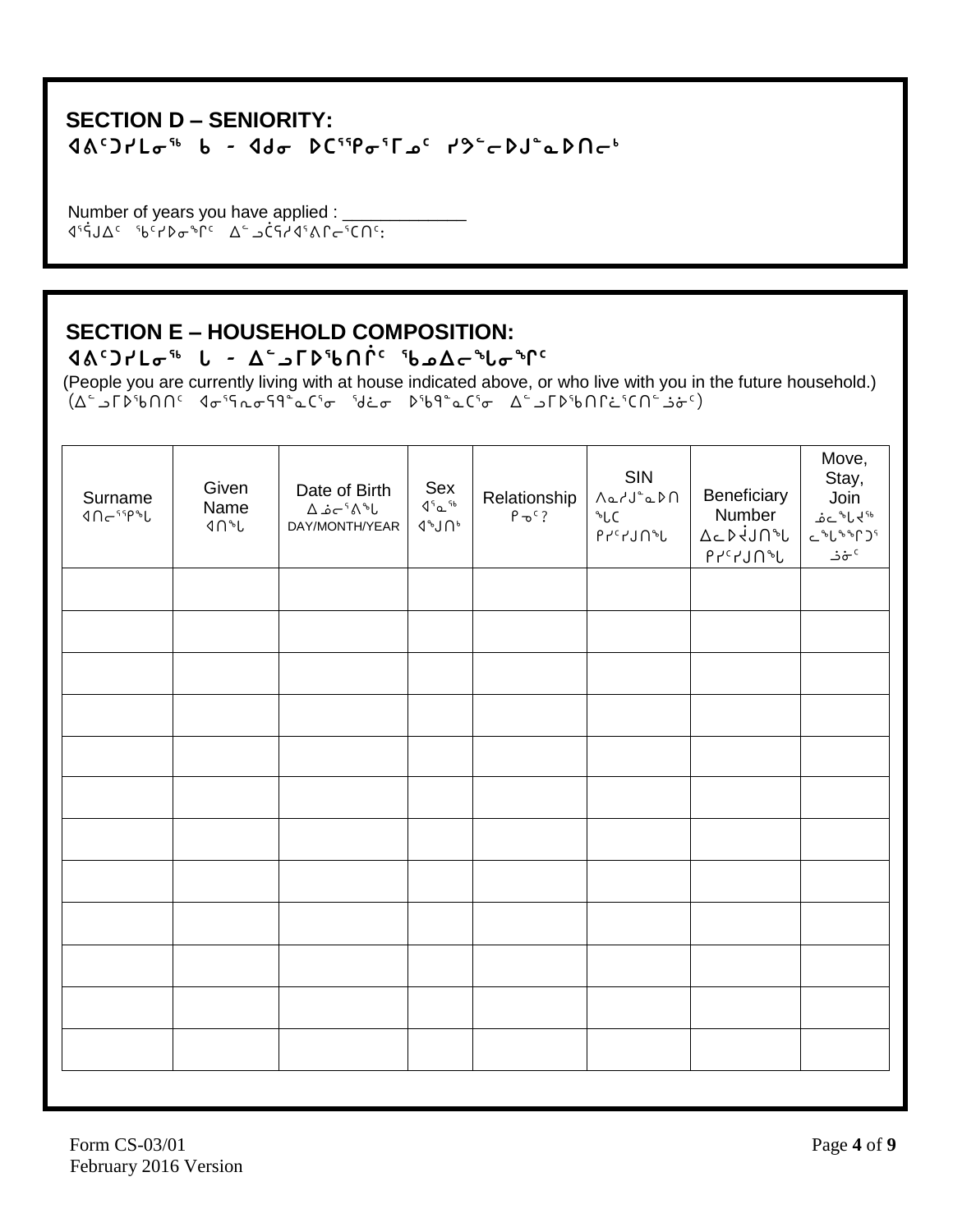## SECTION F - INCOME OF APPLICANT AND FUTURE HOUSEHOLD, IF **APPLICABLE:**

Aδ'JrLσ<sup>56</sup> L - Δ΄ SCSrA'J' PLD'bir Δ΄ STD'bNNL'C"LCS, ΛC'b'KC

| <b>Surname</b><br>4n <sup>45</sup> | <b>Given name</b><br><b>JAD</b> | <b>Total</b><br>(Line 199 Quebec income tax notice of<br>assessment)<br>ხ∩໊σ໊Ն<br>(ChiPn Me d'CDILL4" 199-F) |
|------------------------------------|---------------------------------|--------------------------------------------------------------------------------------------------------------|
|                                    |                                 |                                                                                                              |
|                                    |                                 |                                                                                                              |
|                                    |                                 |                                                                                                              |
|                                    |                                 |                                                                                                              |
|                                    |                                 |                                                                                                              |
|                                    |                                 |                                                                                                              |
|                                    |                                 |                                                                                                              |
|                                    |                                 |                                                                                                              |

If the applicant and/or the household refuse to give the proof of income; KMHB will use \$80,001 as household total income.

**¤```C`SLY" A``J「D'bN**``L``q` PQ'Y\'o「o' 'bDYYDN'YJL```C; bN&D' A``Jcr}'d``I' **Δ**"J**Γ**DჼbՈՐcLσ<sup>+</sup> bՈ'JГ<sup>+</sup> PLD'5S'σ'b'Ոr<sup>SS</sup>J4S5'J' \$80.001-σ<sup>+</sup>.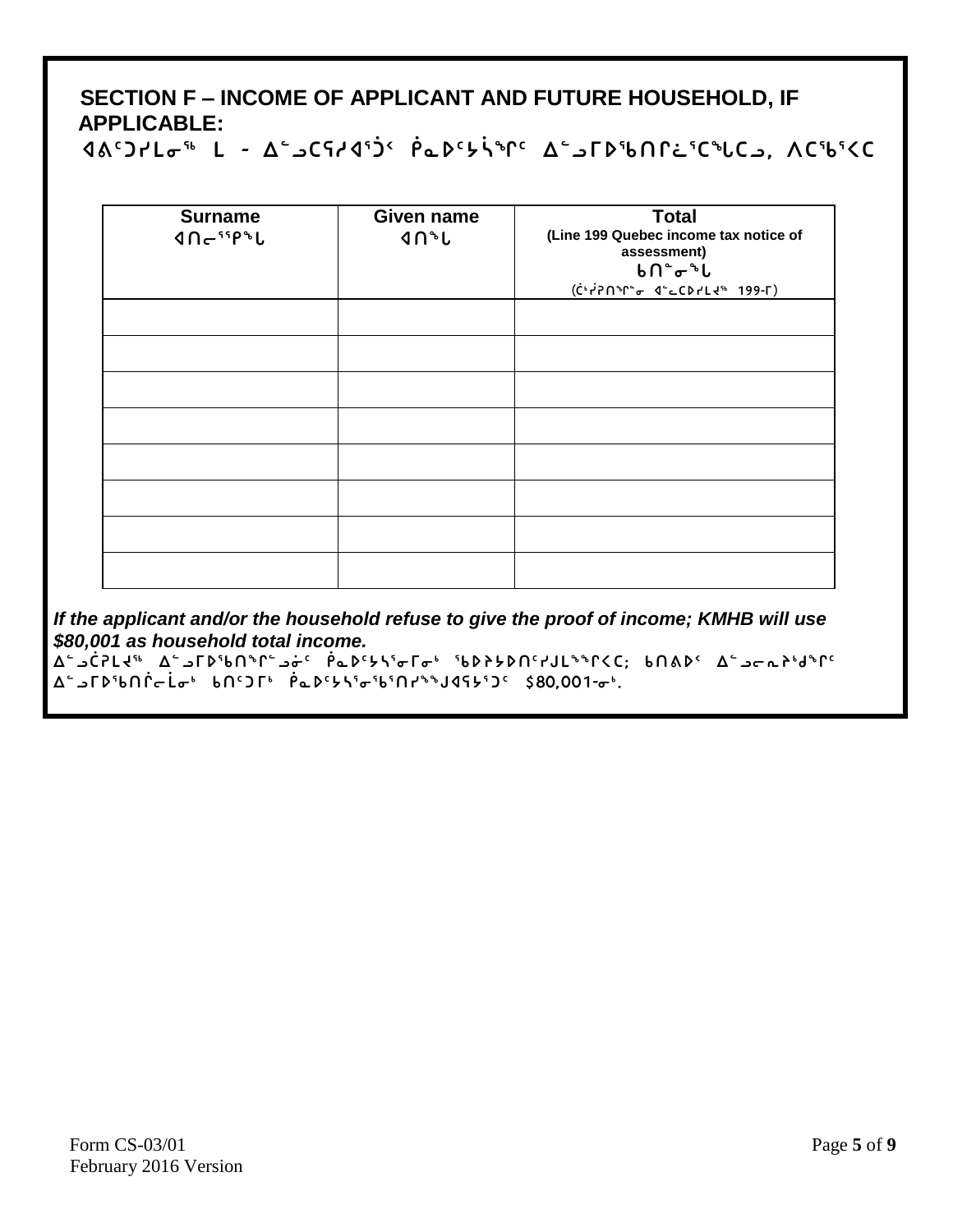| <b>SECTION G – DESIRED VILLAGE FOR HOUSING IN NUNAVIK:</b><br>$90^{\circ}97^{\circ}10^{56}$ a - $90^{\circ}10^{1}$ $90^{\circ}10^{10}$ $90^{\circ}10^{10}$ $90^{\circ}10^{10}$<br>(You can select only one Village) (4CD۲) عامہ دی دیکھا (You can select only one Village)   |                                                                                                                                                                                                                                                                     |                                                     |    |                                                          |  |                                         |
|------------------------------------------------------------------------------------------------------------------------------------------------------------------------------------------------------------------------------------------------------------------------------|---------------------------------------------------------------------------------------------------------------------------------------------------------------------------------------------------------------------------------------------------------------------|-----------------------------------------------------|----|----------------------------------------------------------|--|-----------------------------------------|
| <b>Nakulivik</b><br>$4d - Ab$                                                                                                                                                                                                                                                |                                                                                                                                                                                                                                                                     | <b>Aupaluk</b><br>4D <sub>b</sub>                   | LΙ | <b>Inukjuak</b><br>$\Delta \omega^6$ d <sup>56</sup>     |  | <b>Ivujivik</b><br>Δ97A <sup>6</sup>    |
| <b>∐Kangiqsualujjuaq</b><br><b>P</b> <sub>P</sub> U <sub>2</sub> 7 9 7 4 9 10                                                                                                                                                                                                |                                                                                                                                                                                                                                                                     | Kangiqsujuaq<br><b>P</b> <sup>PLISS</sup> 441       |    | <b>Kangirsuk</b><br><b>b</b> <sup>b</sup> r <sup>5</sup> |  | Kuujjuaq<br><b>gc f dap</b>             |
| <b>∐Kuujjuaraapik</b><br><b>9cfdzyp</b>                                                                                                                                                                                                                                      |                                                                                                                                                                                                                                                                     | <b>Puvirnitug</b><br>$\lambda_0^5$ of $\lambda_0^5$ |    | Quaqtaq<br><b>Id Jicst</b>                               |  | <b>Salluit</b><br>$A^c \rightarrow A^c$ |
| $\sqcap$ Tasiujaq<br>C <sub>1</sub> DB <sub>4</sub>                                                                                                                                                                                                                          |                                                                                                                                                                                                                                                                     | Umiujaq<br>$D \Gamma D 5$ <sup>56</sup>             |    |                                                          |  |                                         |
|                                                                                                                                                                                                                                                                              | <b>TYPE OF DWELLING REQUESTED:</b><br><b>Sb</b> ad <sup>c</sup> Jo <sup>s</sup> l - CrJLb <sup>s</sup> LC:<br>(You can select only one type of dwelling)<br>$(1007)$ 15 <sup>6</sup> A <sup>-</sup> 2 <sup>6</sup> C <sup>4</sup> J <sup>-</sup> 200 <sup>c</sup> ) |                                                     |    |                                                          |  |                                         |
| $\rightarrow$ Family household<br>$A \subseteq \bigcap_{n=0}^{\infty} A$ and $A \subseteq A$                                                                                                                                                                                 |                                                                                                                                                                                                                                                                     |                                                     |    |                                                          |  |                                         |
| $\rightarrow$ M19 in Kangiqsualujjuaq<br>1054c16r1r3d10                                                                                                                                                                                                                      |                                                                                                                                                                                                                                                                     | П                                                   |    |                                                          |  |                                         |
| $\rightarrow$ Multi-generational household<br>$P^{\circ}J \circ \Lambda^{\circ} \sim^{\circ} \Lambda^{\circ} \sim^{\circ}$                                                                                                                                                   |                                                                                                                                                                                                                                                                     |                                                     |    |                                                          |  |                                         |
| Number of bedrooms in the house you are living in:<br>$56°$ +1000 $\frac{6}{10}$ +1000 $\frac{1}{10}$ +1000 $\frac{1}{10}$ +1000 $\frac{1}{10}$                                                                                                                              |                                                                                                                                                                                                                                                                     |                                                     |    |                                                          |  |                                         |
| Number of bedrooms requested : _<br>$\overline{6}^{\circ}$ idential independential independential in the set of the set of the set of the set of the set of the set of the set of the set of the set of the set of the set of the set of the set of the set of the set of th |                                                                                                                                                                                                                                                                     |                                                     |    |                                                          |  |                                         |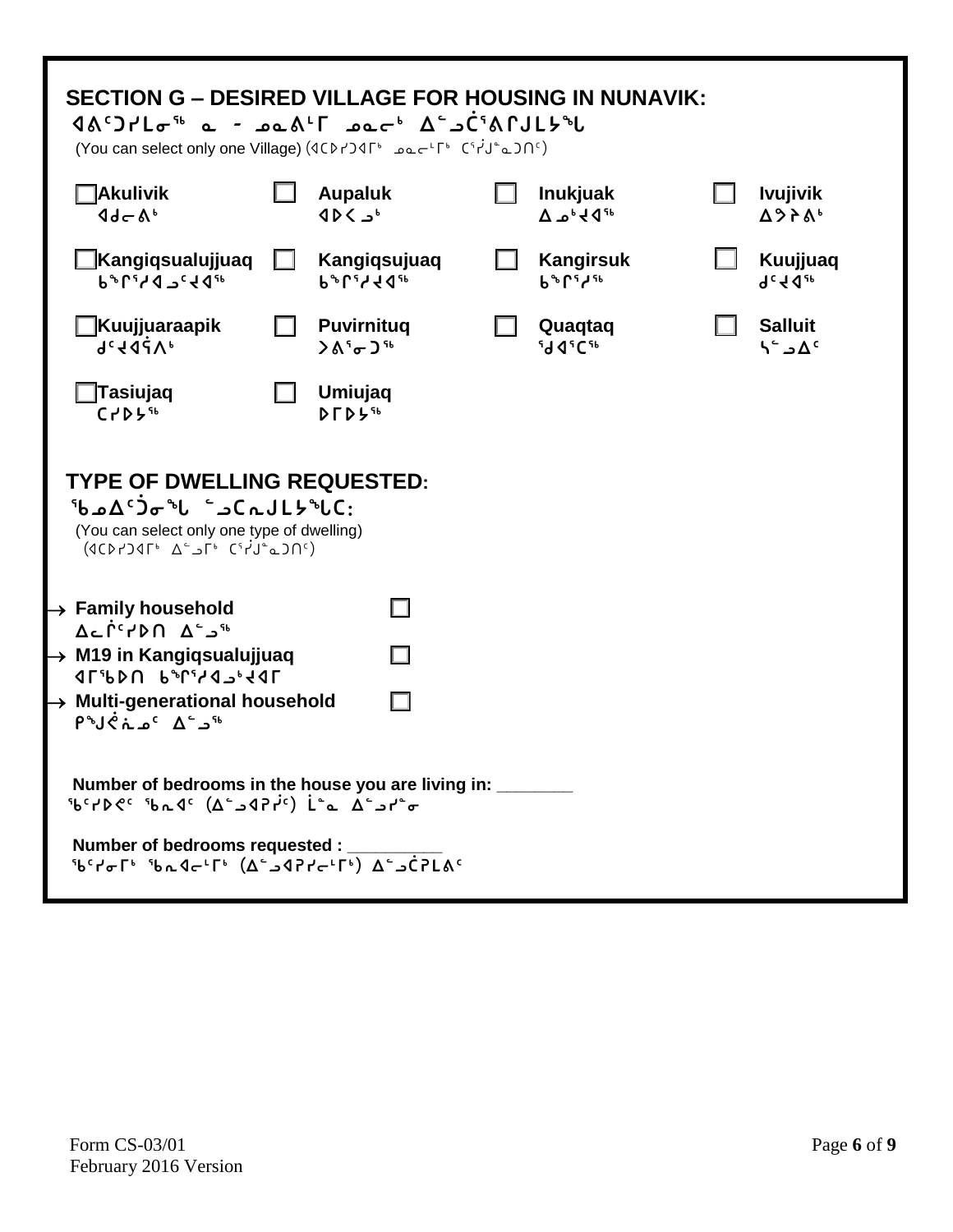| <b>SECTION H - ELIGIBILITY:</b><br>$90^{\circ}$ $7.10^{\circ}$ $\mu$ $\sigma$ $\mu$ $\sigma$ $\sigma$ $\sigma$ $\sigma$ $\sigma$ $\sigma$                                                                                                                                                                                                                                                                                                                                                                                                                                                                                                                                      |                    |                        |
|--------------------------------------------------------------------------------------------------------------------------------------------------------------------------------------------------------------------------------------------------------------------------------------------------------------------------------------------------------------------------------------------------------------------------------------------------------------------------------------------------------------------------------------------------------------------------------------------------------------------------------------------------------------------------------|--------------------|------------------------|
| 1. Are you able to take care of your essential needs independently or with<br>outside help or the help of a caregiver, in particular those needs related<br>to personal care and ordinary household tasks?<br><u>Δ'</u> Γσ' bLՐJ <sup></sup> °α۲4 <sup>sspc</sup> P <sup>ss</sup> JLՐሃՈ໊σג D°<2م شرد Δbd <sup>s</sup> CD ما ۲۵۲<br>Δbd'Nb'b'od'? د "احكم المواكل الماحط المعالم الألك من المشاركان Λbd'Nb'b'od'?                                                                                                                                                                                                                                                               | $Yes \Box$<br>◁    | No <sub>l</sub><br>4Db |
| 2. Are you of full age (Age of 18 or over) or an emancipated minor?<br><b>DPDNC</b> فـ 'لكرد (18 D <sup>0</sup> ل فـ كما فكرد ) DPD في في من<br>$4^{\circ}L4^{\circ}$ 6 A $\circ$ 4 D $\circ$ CDJ $^{\circ}$ or LAC ?                                                                                                                                                                                                                                                                                                                                                                                                                                                          | Yes $\Box$<br>◁    | No $\square$<br>4Db    |
| 3. Are you a beneficiary of the James Bay and Northern Quebec Agreement?<br><b>ALY V' JVE CITALE PAPIBONE CALDERS</b>                                                                                                                                                                                                                                                                                                                                                                                                                                                                                                                                                          | $Yes$ $\Box$<br>◁  | No<br>4Db              |
| 4. If you are not a beneficiary of the James Bay and Northern Quebec<br>Agreement, have you resided in the Village selected in Section G for a<br>period of at least 12 consecutive months before the application filing date<br>or the renewal date?<br><sup>26</sup> كان (18° كان د 19°50) كما به مان به المان المحمول به المحمد المعلمية المحمد المحمد المحمد المحمد المحمد ال                                                                                                                                                                                                                                                                                              | Yes $\Box$<br>◁    | No<br>4Db              |
| 5. Do you have rent arrears with KMHB anywhere in Nunavik?<br>$b\cap\Lambda b$ <sup>2</sup> $\Delta^c$ <sub>2</sub> $\subset$ $\Lambda^b$ $\theta^b$ <sup>2</sup> $\sigma$ $\theta^c$ $\sim$ $\theta^c$ $\Lambda^c$ $\Omega$ $\Lambda^c$ $\Omega$                                                                                                                                                                                                                                                                                                                                                                                                                              | Yes [<br>◁         | $No \Box4Db$           |
| 6. If you have rent arrears, did you already sign a payment agreement with<br>KMHB and are you respecting it?<br>$3Pc^{1}YPPPC\sigma 4^{5}CP^{2}\sigma^{6}$ $4^{1}L_{2}$ beinerand ?                                                                                                                                                                                                                                                                                                                                                                                                                                                                                           | Yes $\Box$<br>◁    | No<br>4Db              |
| 7. If you have rent arrears, are you willing and ready to sign a Deduction at<br>Source (DAS) agreement between you and KMHB?<br>IPESSERG PLASSING ALSSPANSCRESDONG INEDSUNSPERG BNAS<br>$\mathsf{p} \circ \mathsf{p} \circ \mathsf{p} \circ \mathsf{p} \circ \mathsf{p} \circ \mathsf{p} \circ \mathsf{p} \circ \mathsf{p} \circ \mathsf{p} \circ \mathsf{p} \circ \mathsf{p} \circ \mathsf{p} \circ \mathsf{p} \circ \mathsf{p} \circ \mathsf{p} \circ \mathsf{p} \circ \mathsf{p} \circ \mathsf{p} \circ \mathsf{p} \circ \mathsf{p} \circ \mathsf{p} \circ \mathsf{p} \circ \mathsf{p} \circ \mathsf{p} \circ \mathsf{p} \circ \mathsf{p} \circ \mathsf{p} \circ \mathsf{$ | Yes $\square$<br>◁ | No<br>4Db              |
| 8. Have you been evicted from a KMHB dwelling or have you abandoned a<br>dwelling without notifying the KMHB in the last 5 years?<br>? −ە <sup>1</sup> 0'0 <sub>1</sub> 0'0-1∆° ∧∆−0' 10'14° 4 <sup>0'</sup> 0− 10' 10' 10' 10' 10' 10' 1                                                                                                                                                                                                                                                                                                                                                                                                                                      | Yes $\Box$<br>◁    | No <sub>1</sub><br>4Db |

| <b>SECTION I – PIVALLIANIQ CERTIFICATION:</b><br>$(10^{12}C)^{12}$ and $(10^{12}C)^{12}$ and $(10^{12}C)^{12}$ and $(10^{12}C)^{12}$ and $(10^{12}C)^{12}$ and $(10^{12}C)^{12}$ |            |             |
|----------------------------------------------------------------------------------------------------------------------------------------------------------------------------------|------------|-------------|
| Are you or your present household certified under the PIVALLIANIQ program?                                                                                                       | Yes $\Box$ | $N_0 \Box$  |
| Form CS-03/01                                                                                                                                                                    |            | Page 7 of 9 |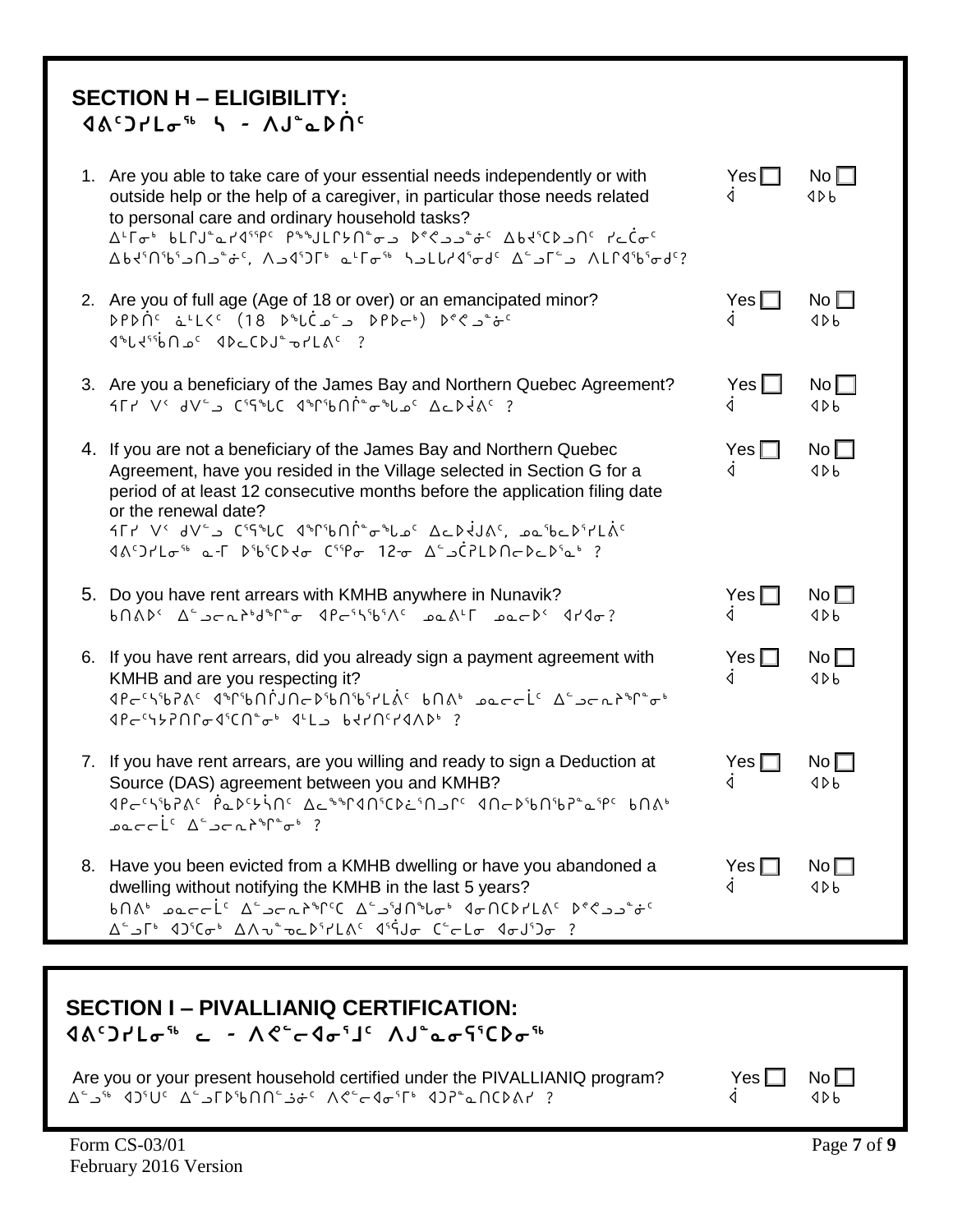### **SECTION J – COMMENTS:**

**ᐊᕕᑦᑐᓯᒪᓂᖅ ᔭ - ᐅᖃᓯᑦᓭᑦ:**

 **IF YOU WANT TO MAKE COMMENTS, YOU HAVE THE CHOICE TO DO SO: ᐅᖃᐅᓯᑦᓴᖃᕈᕕᑦ, ᐊᓪᓚᒍᓐᓇᓯᐊᕐᑐᑎᑦ:**

\_\_\_\_\_\_\_\_\_\_\_\_\_\_\_\_\_\_\_\_\_\_\_\_\_\_\_\_\_\_\_\_\_\_\_\_\_\_\_\_\_\_\_\_\_\_\_\_\_\_\_\_\_\_\_\_\_\_\_\_\_\_\_\_\_\_\_\_\_\_\_\_\_\_\_\_\_\_\_\_\_\_\_

\_\_\_\_\_\_\_\_\_\_\_\_\_\_\_\_\_\_\_\_\_\_\_\_\_\_\_\_\_\_\_\_\_\_\_\_\_\_\_\_\_\_\_\_\_\_\_\_\_\_\_\_\_\_\_\_\_\_\_\_\_\_\_\_\_\_\_\_\_\_\_\_\_\_\_\_\_\_\_\_\_\_\_

\_\_\_\_\_\_\_\_\_\_\_\_\_\_\_\_\_\_\_\_\_\_\_\_\_\_\_\_\_\_\_\_\_\_\_\_\_\_\_\_\_\_\_\_\_\_\_\_\_\_\_\_\_\_\_\_\_\_\_\_\_\_\_\_\_\_\_\_\_\_\_\_\_\_\_\_\_\_\_\_\_\_\_

\_\_\_\_\_\_\_\_\_\_\_\_\_\_\_\_\_\_\_\_\_\_\_\_\_\_\_\_\_\_\_\_\_\_\_\_\_\_\_\_\_\_\_\_\_\_\_\_\_\_\_\_\_\_\_\_\_\_\_\_\_\_\_\_\_\_\_\_\_\_\_\_\_\_\_\_\_\_\_\_\_\_\_

\_\_\_\_\_\_\_\_\_\_\_\_\_\_\_\_\_\_\_\_\_\_\_\_\_\_\_\_\_\_\_\_\_\_\_\_\_\_\_\_\_\_\_\_\_\_\_\_\_\_\_\_\_\_\_\_\_\_\_\_\_\_\_\_\_\_\_\_\_\_\_\_\_\_\_\_\_\_\_\_\_\_\_

\_\_\_\_\_\_\_\_\_\_\_\_\_\_\_\_\_\_\_\_\_\_\_\_\_\_\_\_\_\_\_\_\_\_\_\_\_\_\_\_\_\_\_\_\_\_\_\_\_\_\_\_\_\_\_\_\_\_\_\_\_\_\_\_\_\_\_\_\_\_\_\_\_\_\_\_\_\_\_\_\_\_\_

\_\_\_\_\_\_\_\_\_\_\_\_\_\_\_\_\_\_\_\_\_\_\_\_\_\_\_\_\_\_\_\_\_\_\_\_\_\_\_\_\_\_\_\_\_\_\_\_\_\_\_\_\_\_\_\_\_\_\_\_\_\_\_\_\_\_\_\_\_\_\_\_\_\_\_\_\_\_\_\_\_\_\_

\_\_\_\_\_\_\_\_\_\_\_\_\_\_\_\_\_\_\_\_\_\_\_\_\_\_\_\_\_\_\_\_\_\_\_\_\_\_\_\_\_\_\_\_\_\_\_\_\_\_\_\_\_\_\_\_\_\_\_\_\_\_\_\_\_\_\_\_\_\_\_\_\_\_\_\_\_\_\_\_\_\_\_

\_\_\_\_\_\_\_\_\_\_\_\_\_\_\_\_\_\_\_\_\_\_\_\_\_\_\_\_\_\_\_\_\_\_\_\_\_\_\_\_\_\_\_\_\_\_\_\_\_\_\_\_\_\_\_\_\_\_\_\_\_\_\_\_\_\_\_\_\_\_\_\_\_\_\_\_\_\_\_\_\_\_\_

\_\_\_\_\_\_\_\_\_\_\_\_\_\_\_\_\_\_\_\_\_\_\_\_\_\_\_\_\_\_\_\_\_\_\_\_\_\_\_\_\_\_\_\_\_\_\_\_\_\_\_\_\_\_\_\_\_\_\_\_\_\_\_\_\_\_\_\_\_\_\_\_\_\_\_\_\_\_\_\_\_\_\_

\_\_\_\_\_\_\_\_\_\_\_\_\_\_\_\_\_\_\_\_\_\_\_\_\_\_\_\_\_\_\_\_\_\_\_\_\_\_\_\_\_\_\_\_\_\_\_\_\_\_\_\_\_\_\_\_\_\_\_\_\_\_\_\_\_\_\_\_\_\_\_\_\_\_\_\_\_\_\_\_\_\_\_ *I HEREBY CERTIFY THAT THE INFORMATION PROVIDED HEREIN IS TRUE AND COMPLETE AND I AUTHORIZE THE KATIVIK MUNICIPAL HOUSING BUREAU TO VERIFY THE INFORMATION AS IT SEES FIT. I UNDERSTAND THAT THE INFORMATION IS CONFIDENTIAL AND SHALL BE USED*  SOLELY FOR THE PURPOSE OF ENTERING THE DATA TO THE APPLICATION REGISTRY IN THE *REGIONAL DATABASE AT THE KATIVIK MUNICIPAL HOUSING BUREAU. I FURTHERMORE ACCEPT THAT ANY FALSE OR INCOMPLETE DECLARATION COULD EAD TO THE REJECTION OR CANCELLATION OF MY APPLICATION.*

*ho5yxiêKz hNu8iC3hQ9l b=Zi x9MymJi4 xq3hzl vt[s2 w9loEp4fq5 eu3DD8Nd5hQ5 gryQxDtQQxo7ui4. gryKz Ì4fx w3XtZ5n/s1qQxq8i4 vmQ/sMziq5 kN[oµu w9lÌDms†5 cspm/sAtq8ªèAtslt4, vt[s2 w9loEp4fq8i. gry7uhzl xq3hA n9lgi4 hNu1qgi9"5 scsyos3ymAm xq3bsq5Jtsgw8NExc3mb katEAtslt9¬î5 w9lÌDmstᒐi4.*

| APPLICANT'S SIGNATURE:     | DATE:                |
|----------------------------|----------------------|
| ∆°⊿⊂ำ√ง°วั≦ ∢∩←⊅°∆°⊌       | ا∿د -ٌ ⊲             |
| CO- APPLICANT'S SIGNATURE: | DATE:                |
| ∆° ⊃⊂≀4°⊌∩⊅√` 4∩←⊅°∆°∪     | $D^c \rightarrow bL$ |

| Form $CS-03/01$       | Page 8 of 9 |
|-----------------------|-------------|
| February 2016 Version |             |